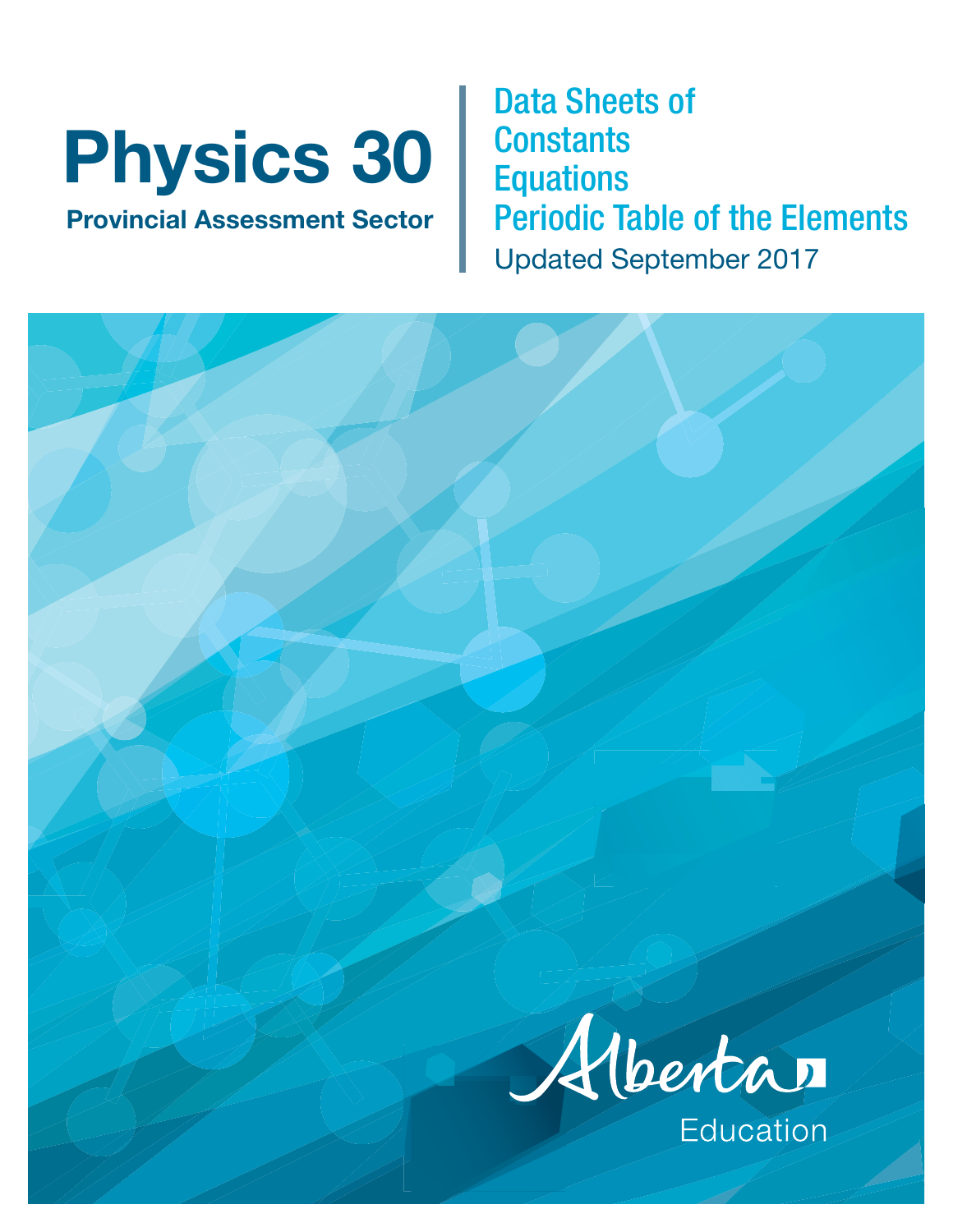|                                          |                                 |                                                     |                       |                             |                                 | $\tilde{\mathbf{r}}$ |                         |                           |                                 | eriodic Table of the Elements                                                |                         |                                     |                     |                               |                          |                                      |                                           |
|------------------------------------------|---------------------------------|-----------------------------------------------------|-----------------------|-----------------------------|---------------------------------|----------------------|-------------------------|---------------------------|---------------------------------|------------------------------------------------------------------------------|-------------------------|-------------------------------------|---------------------|-------------------------------|--------------------------|--------------------------------------|-------------------------------------------|
| I                                        |                                 |                                                     |                       |                             |                                 |                      |                         |                           |                                 |                                                                              |                         |                                     |                     |                               |                          |                                      | $\frac{\omega}{\pm}$<br>2                 |
| $\frac{5}{2}$                            |                                 |                                                     |                       |                             |                                 |                      |                         |                           |                                 |                                                                              |                         |                                     |                     |                               |                          |                                      | 4.00                                      |
| hydrogen                                 |                                 |                                                     |                       |                             |                                 |                      |                         |                           |                                 |                                                                              |                         |                                     |                     |                               |                          |                                      | helium                                    |
| Ë<br>က                                   | Be<br>4                         |                                                     |                       |                             |                                 |                      |                         | Atomic number             | ო                               | Key                                                                          |                         | $\mathbf{\Omega}$<br>5              | $\circ$<br>ဖ        | Z<br>r                        | $\bigcirc$<br>$\infty$   | Щ<br>თ                               | $\frac{\Theta}{\Xi}$<br>$\overline{10}$   |
| 6.94                                     | 9.01                            |                                                     |                       |                             |                                 |                      |                         |                           |                                 |                                                                              | Symbol                  | 10.81                               | 12.01               | 14.01                         | 16.00                    | 19.00                                | 20.18                                     |
| lithium                                  | beryllium                       |                                                     |                       |                             |                                 |                      |                         | Atomic molar mass (g/mol) | 6.94                            |                                                                              |                         | boron                               | carbon              | nitrogen                      | oxygen                   | fluorine                             | neon                                      |
| 2g<br>Ħ                                  | $12$ Mg                         |                                                     |                       |                             |                                 |                      |                         |                           | lithium<br>Name-                |                                                                              |                         | ₹<br>13                             | õ<br>$\overline{4}$ | $\mathbf{a}$<br>$\frac{5}{1}$ | ၯ<br>$\frac{6}{1}$       | $\overline{\circ}$<br>$\overline{1}$ | $\overline{\mathcal{A}}$<br>$\frac{8}{1}$ |
| 22.99                                    | 24.31                           |                                                     |                       |                             |                                 |                      |                         |                           |                                 | Based on ${}^{12}_{6}$ C<br>( ) Indicates mass of the<br>most stable isotope |                         | 26.98                               | 28.09               | 30.97                         | 32.07                    | 35.45                                | 39.95                                     |
| sodium                                   | magnesium                       |                                                     |                       |                             |                                 |                      |                         |                           |                                 |                                                                              |                         | aluminium                           | silicon             | phosphorus                    | sulfur                   | chlorine                             | argon                                     |
| $\overline{\mathbf{x}}$<br>$\frac{6}{1}$ | ි<br>උ<br>20                    | $\overline{\frac{8}{5}}$<br>$\overline{\mathbf{a}}$ | 22                    | $\overline{>}$<br>23        | $\vec{\circ}$<br>$\overline{2}$ | $\frac{1}{2}$<br>25  | Ψ<br>Π<br>26            | ပိ<br>27                  | $\overline{\overline{z}}$<br>28 | ටි<br>29                                                                     | Σñ<br>$\boldsymbol{30}$ | ි<br>ර<br>$\overline{5}$            | ල<br>උ<br>လ္က       | $\infty$<br>33                | တိ<br>34                 | ă<br>35                              | $\overline{\mathsf{x}}$<br>36             |
| 39.10                                    | 40.08                           | 44.96                                               | 47.87                 | 50.94                       | 52.00                           | 54.94                | 55.85                   | 58.93                     | 58.69                           | 63.55                                                                        | 65.39                   | 69.72                               | 72.64               | 74.92                         | 78.96                    | 79.90                                | 83.80                                     |
| potassium                                | calcium                         | scandium                                            | titanium              | vanadium                    | chromium                        | manganese            | iron                    | cobalt                    | nickel                          | copper                                                                       | zinc                    | gallium                             | germanium           | arsenic                       | selenium                 | bromine                              | krypton                                   |
| $\overline{B}$<br>37                     | $\vec{\infty}$<br>$\frac{8}{3}$ | ≻<br>39                                             | ี่ผ<br>$\overline{a}$ | 41 Nb                       | 42 Mo                           | ЪC<br>43             | R<br>D<br>$\frac{4}{4}$ | ξÉ<br>45                  | n<br>D<br>46                    | $\overline{Q}$<br>47                                                         | ි<br>ර<br>$\frac{8}{4}$ | $\equiv$<br>$\overline{\mathbf{d}}$ | တ်<br>50            | တိ<br>51                      | Ρ<br>52                  | 53                                   | $\frac{6}{3}$<br>54                       |
| 85.47                                    | 87.62                           | 88.91                                               | 91.22                 | 92.91                       | 95.94                           | (98)                 | 101.07                  | 102.91                    | 106.42                          | 107.87                                                                       | 112.41                  | 114.82                              | 118.71              | 121.75                        | 127.60                   | 126.90                               | 131.29                                    |
| rubidium                                 | strontium                       | yttrium                                             | zirconium             | niobium                     | molybdenum                      | technetium           | ruthenium               | rhodium                   | palladium                       | silver                                                                       | cadmium                 | indium                              | $\mathfrak{m}$      | antimony                      | tellurium                | iodine                               | xenon                                     |
| CS<br>55                                 | Ba<br>56                        | 57-71                                               | Ë<br>72               | $\overline{\Gamma}$ a<br>73 | $\geq$<br>$\overline{7}$        | Re<br>75             | ő<br>76                 | $\equiv$<br>77            | ă<br>78                         | $\overline{A}$ u<br>79                                                       | $\overline{P}$<br>80    | Ē<br>$\overline{\circ}$             | ЪÓ<br>82            | ä<br>83                       | $\bar{\mathsf{P}}$<br>84 | $\ddot{\mathbf{x}}$<br>85            | Rn<br>86                                  |
| 132.91                                   | 137.33                          |                                                     | 178.49                | 180.95                      | 183.84                          | মৃ<br>186.           | 190.23                  | 192.22                    | 195.08                          | 196.97                                                                       | 200.59                  | 204.38                              | 207.21              | 208.98                        | (209)                    | (210)                                | (222)                                     |
| cesium                                   | barium                          |                                                     | hafnium               | tantalum                    | tungsten                        | rhenium              | osmium                  | iridium                   | platinum                        | gold                                                                         | mercury                 | thallium                            | lead                | bismuth                       | polonium                 | astatine                             | radon                                     |
| 正<br>78                                  | Ra<br>88                        | 89-103                                              | Rf<br>104             | $105$ Db                    | $\overline{5}$<br>106           | 107 Bh               | $108$ Hs                | 109                       | 110 D <sub>S</sub>              | Rg<br>F                                                                      | 112 Cn                  | 113 Nh                              | 匸<br>114            | 115 Mc                        | $\geq$<br>116            | Ρs<br>117                            | 118 Og                                    |
| (223)                                    | (226)                           |                                                     | (261)                 | (262)                       | (266)                           | (264)                | (277)                   | (268)                     | (271)                           | (272)                                                                        | (285)                   | (286)                               | (289)               | (289)                         | (292)                    | (294)                                | (294)                                     |
| francium                                 | radium                          |                                                     | rutherfordium         | dubnium                     | seaborgium                      | bohrium              | hassium                 | meitnerium                | darmstadtium                    | roentgenium                                                                  | copernicium             | nihonium                            | flerovium           | moscovium                     | livermorium              | tennessine                           | oganesson                                 |
|                                          |                                 |                                                     | പ്<br>57              | ပိ<br>58                    | ᅹ<br>59                         | 2<br>S<br>60         | md<br>5                 | Sm<br>82                  | 品<br>3                          | ල<br>ල<br>64                                                                 | Ъ<br>89                 | $\geq$<br>8                         | $\frac{1}{2}$<br>59 | $\overline{\mathbb{E}}$<br>68 | ξ<br>69                  | ðλ<br>20                             | $\exists$<br>71                           |
|                                          |                                 |                                                     | 138.91                | 140.12                      | 140.91                          | 144.24               | (145)                   | 150.36                    | 151.96                          | 157.25                                                                       | 158.93                  | 162.50                              | 164.93              | 167.26                        | 168.93                   | 173.04                               | 174.97                                    |
|                                          |                                 |                                                     | lanthanum             | cerium                      | praseodymium                    | neodymium            | promethium              | samarium                  | europium                        | gadolinium                                                                   | terbium                 | dysprosium                          | holmium             | erbium                        | thulium                  | ytterbium                            | lutetium                                  |
|                                          |                                 |                                                     | QC<br>89              | 즉<br>8                      | <u>ድ</u><br>$\overline{5}$      | 92                   | $\frac{1}{2}$<br>33     | ام<br>م<br>$\overline{a}$ | $\overline{A}$ m<br>95          | က<br>၁<br>96                                                                 | Вk<br>50                | ど<br>88                             | е<br>Ш<br>8         | Fm<br>$\frac{8}{100}$         | 101 Md                   | $\frac{1}{2}$<br>102                 | ت<br>103                                  |
|                                          |                                 |                                                     | (227)                 | 232.04                      | 231.04                          | 238.03               | (237)                   | (244)                     | (243)                           | (247)                                                                        | (247)                   | (251)                               | (252)               | (257)                         | (258)                    | (259)                                | (262)                                     |
|                                          |                                 |                                                     | actinium              | thorium                     | protactinium                    | uranium              | neptunium               | plutonium                 | americium                       | curium                                                                       | berkelium               | californium                         | einsteinium         | fermium                       | mendelevium nobelium     |                                      | lawrencium                                |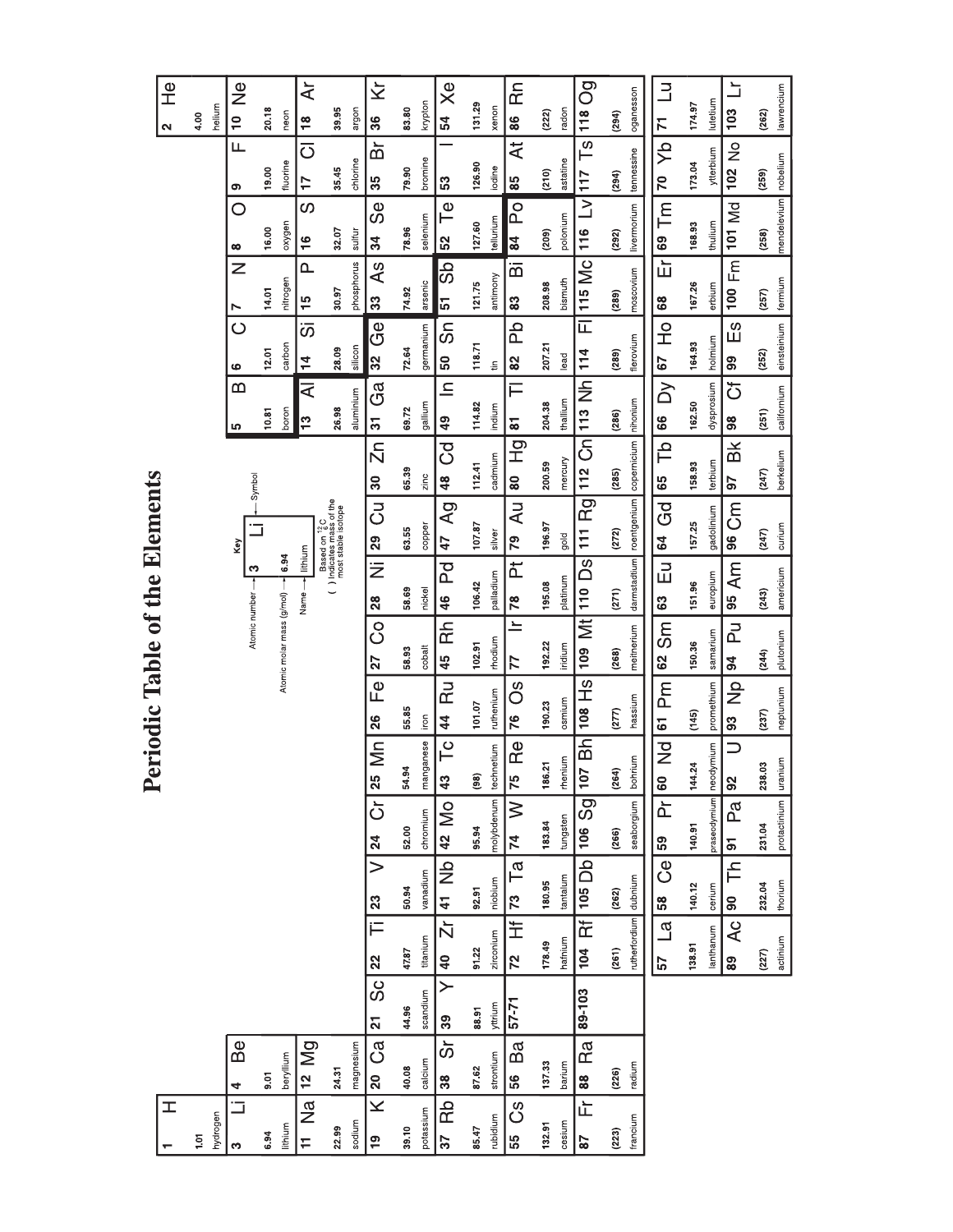PHYSICS DATA SHEET **PHYSICS DATA SHEET**

### Constants **Constants**

| Acceleration Due to Gravity                                                    |                                                                   |
|--------------------------------------------------------------------------------|-------------------------------------------------------------------|
| Gravitational Constant                                                         | $G = 6.67 \times 10^{-11} \text{ N} \cdot \text{m}^2/\text{kg}^2$ |
| Radius of Earth                                                                | $r_e = 6.37 \times 10^6$ m                                        |
|                                                                                | $M_e = 5.97 \times 10^{24} \text{ kg}$                            |
| Elementary Charge                                                              | $e=1.60\times10^{-19}$ C                                          |
| Coulomb's Law Constant $k = 8.99 \times 10^9$ N·m <sup>2</sup> /C <sup>2</sup> |                                                                   |
|                                                                                | $1 eV = 1.60 \times 10^{-19} J$                                   |
| Index of Refraction of Air. $n = 1.00$                                         |                                                                   |
| Speed of Light in Vacuum. $c = 3.00 \times 10^8$ m/s                           |                                                                   |
| Planck's Constant                                                              | $h = 6.63 \times 10^{-34}$ J.s<br>$h = 4.14 \times 10^{-15}$ eV.s |
| Atomic Mass Unit                                                               | $u = 1.66 \times 10^{-27}$ kg                                     |

## **Physics Principles Physics Principles**

- **0** Uniform motion (  $\vec{F}_{\text{net}} = 0$
- **1** Accelerated motion ( → *F*net ≠ 0)
- $\sim$ 2 Uniform circular motion ( ጎ  $F_{\text{net}}$  is radially inward)
- 3 Work-energy theorem 3 Work-energy theorem
- 4 Conservation of momentum Conservation of momentum
- **5** Conservation of energy Conservation of energy

- **6** Conservation of mass-energy Conservation of mass-energy
	- 7 Conservation of charge Conservation of charge
- 8 Conservation of nucleons Conservation of nucleons
	- **9** Wave-particle duality Wave-particle duality

### Exponential<br>Prefix Symbol Value **Exponential** µPrefixes Used with SI Units **Prefixes Used with SI Units Prefix Symbol Value** atto .............. a..............10–18 femto ........... f ..............10–15 p..............10–12  $\mu$ ................10<sup>–6</sup> T $n_{\dots\dots\dots\dots\dots10^{-9}}$ m.............10–3 centi............. c..............10–2  $d_{\dots\dots\dots\dots\dots10^{-1}}$ mega .......... M .............10<sup>6</sup>  $\label{eq:3} \text{gig}a.............\text{G}.............10^9$  $\rm T_{\cdots\cdots\cdots\cdots\cdots\cdots\mathbf{10^{12}}}$  $M$ ..............10 $^6$  $h_{\dots\dots\dots\dots\dots}\,10^{2}$ k..............103  $\rm G. . . . . . . . . 10^{9}$ deka ............ da............101 pico............... nano............. micro ........... milli............. deci.............. hecto ............ kilo .............. mega ........... giga................ tera...............

| Particles                                           |                                   |
|-----------------------------------------------------|-----------------------------------|
| Charge                                              | Mass                              |
|                                                     | $6.65\times10^{-27}\,\mathrm{kg}$ |
|                                                     | $9.11\times10^{-31}$ kg           |
|                                                     | $1.67\times10^{-27}\,\mathrm{kg}$ |
|                                                     | $1.67\times10^{-27}\,\mathrm{kg}$ |
| Charge<br><b>First-Generation Fermions</b>          | Mass                              |
|                                                     | ~0.511 $MeV/c^2$                  |
| $+1e$                                               | $\sim 0.511$ MeV/ $c^2$           |
| $\circ$<br>Electron neutrino, v                     | $< 2.2$ eV/c <sup>2</sup>         |
| Electron antineutrino, V                            | $< 2.2$ eV/c <sup>2</sup>         |
| $+\frac{2}{3}e$<br>Up quark, u                      | $-2.4$ MeV/ $c^2$                 |
| $\frac{1}{2}$<br>Anti-up antiquark, u               | $-2.4$ MeV/ $c^2$                 |
| $-\frac{1}{3}e$                                     | $-4.8$ MeV/ $c^2$                 |
| Anti-down antiquark, $\overline{d}$ $+\frac{1}{3}e$ | $~1.8$ MeV/ $c^2$                 |